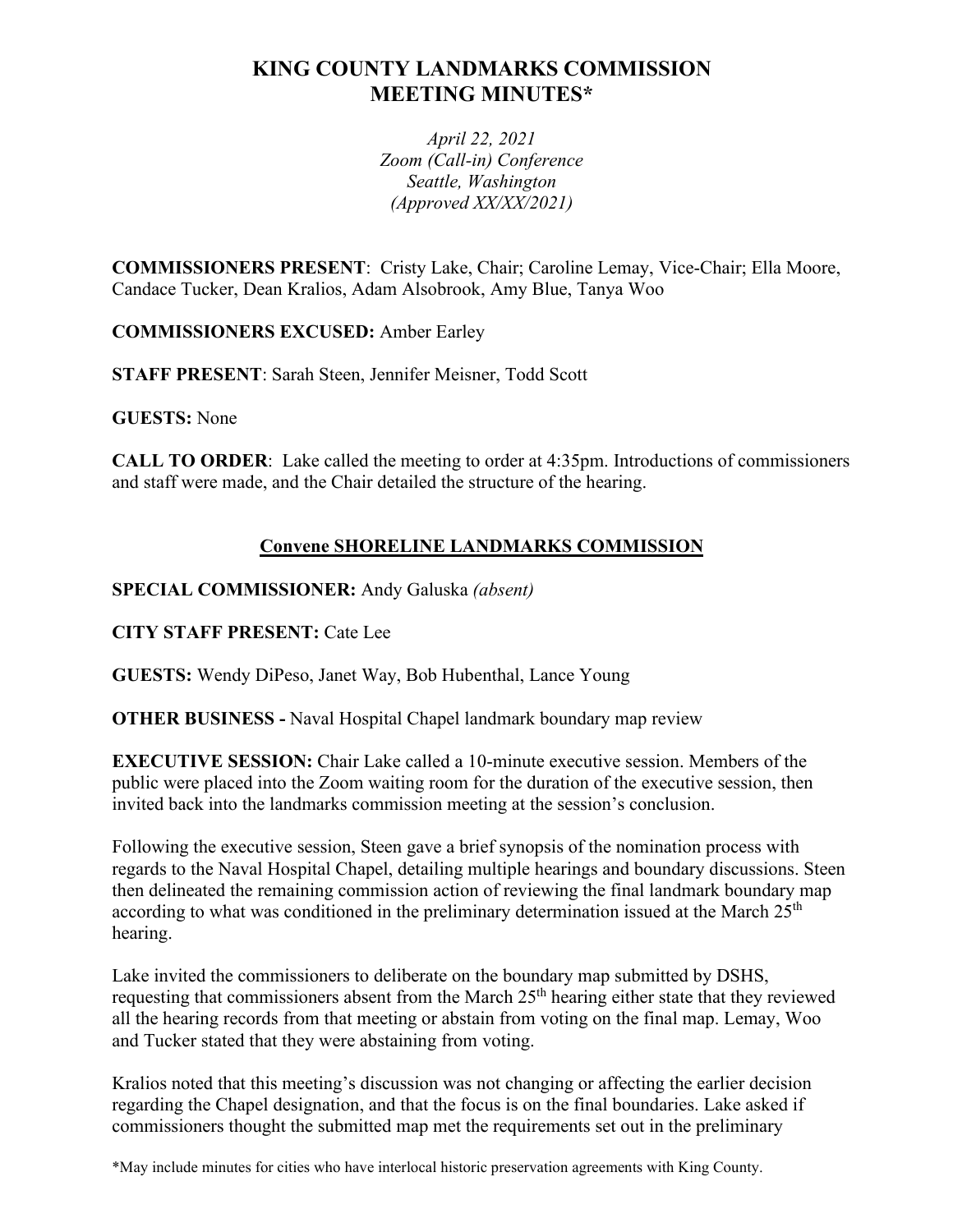King County Landmarks Commission Meeting Minutes April 22, 2021 Page **2** of **3**

determination. Multiple commissioners stated their agreement that it did. Lake then asked for motion.

Blue/Kralios moved to approve the landmark boundaries for the Naval Hospital Chapel as described in the preliminary determination dated April 29, 2021 and as depicted in Attachment B of said determination. The motion passed 4-1, with 3 abstentions.

### **PUBLIC COMMENT:**

Janet Way, president of the Shoreline Preservation Society, spoke to express opposition to the commission's final boundary determination of the Naval Hospital Chapel. Way stated that she believed the requirements for the boundary reconsideration had not been met by DSHS, and information contained in the Fircrest Master Plan and the Governor's Executive Order 21-02 should have been considered in their decision.

Wendy DiPeso, resident of Shoreline, expressed her opposition to the final boundary decision. She believed the public didn't fully understand the appropriate process to submit information, and as a result, information she believed important wasn't included in the prior hearing record. She also believed that the public did not receive adequate opportunity to rebut DSHS's boundary reconsideration argument. She believes DSHS withheld critical information, and their stated need for additional parking was groundless.

Lance Young, resident of Shoreline, expressed his opposition to the final boundary decision, speaking as an advocate for the original landmark boundaries of the Chapel. He believes the commission heard DSHS request for boundary amendment at its meeting in November, and initially rejected that request. He also commented on the campus master plan, noting it does not call out a need for an additional parking lot, expressing concern there are now no external controls on that section of the campus adjacent the Chapel site.

### **ANNOUNCEMENTS:** None

**ADJOURN:** The SLC adjourned at 5:07 p.m.

## **Convene KING COUNTY LANDMARKS COMMISSION**

**APPROVAL OF MINUTES:** Lake asked for any changes/corrections to the February 25<sup>th</sup> and March 25<sup>th</sup> meeting minutes. Hearing none, she called for two motions.

Kralios/Lemay moved to approve the February 25, 2021 meeting minutes of the King County Landmarks Commission. The motion passed 7-0, with Commissioner Blue abstaining.

Kralios/Moore moved to approve the March 25, 2021 meeting minutes of the King County Landmarks Commission. The motion passed 5-0, with Commissioners Tucker, Lemay and Woo abstaining.

#### **PUBLIC COMMENT:** None